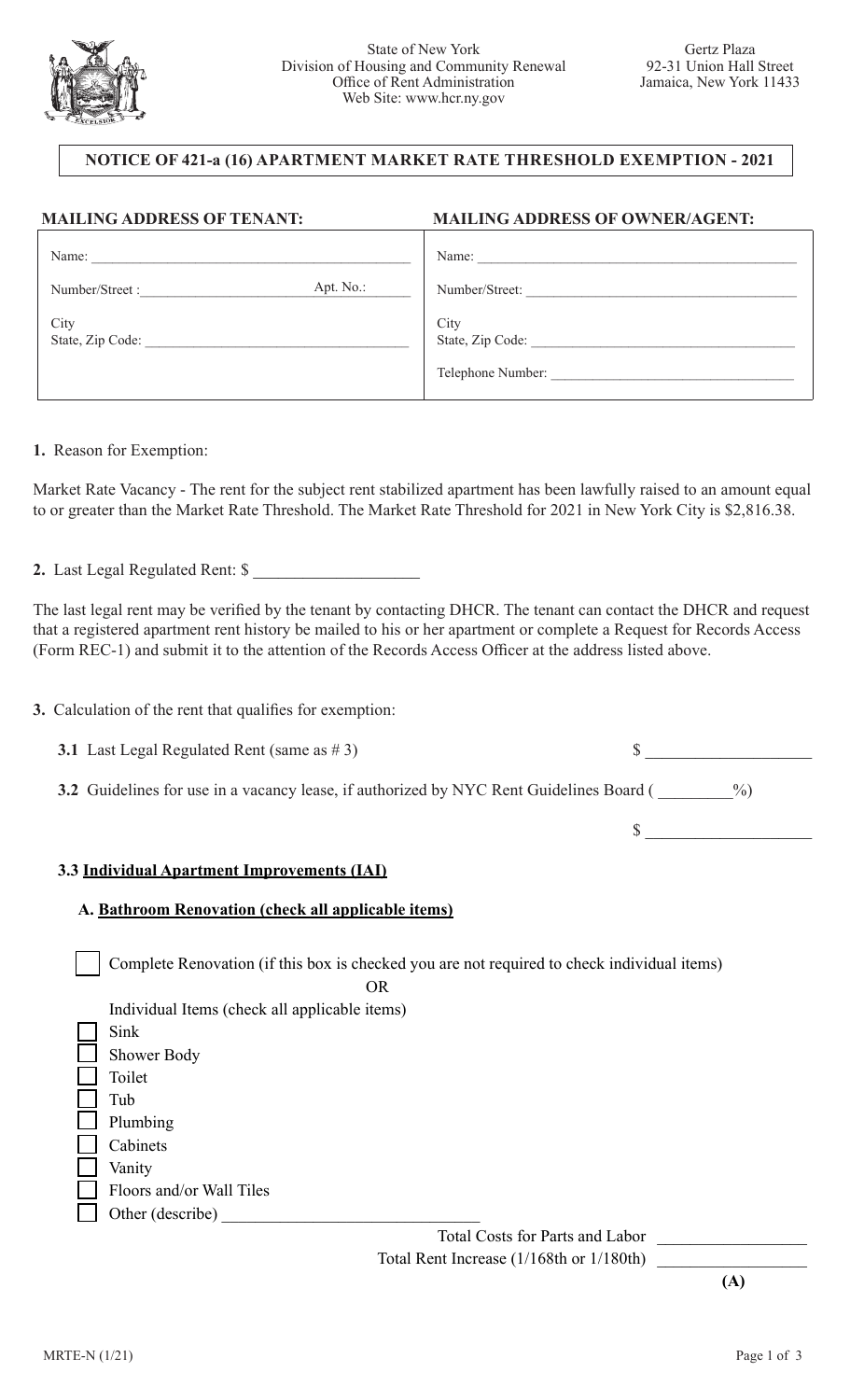## **B. Kitchen Renovation (check all applicable items)**

| Complete Renovation (if this box is checked you are not required to check individual items)<br><b>OR</b> |                                          |                                   |
|----------------------------------------------------------------------------------------------------------|------------------------------------------|-----------------------------------|
| Individual Items (check all applicable items)                                                            |                                          |                                   |
| Sink                                                                                                     |                                          |                                   |
| Stove                                                                                                    |                                          |                                   |
| Refrigerator                                                                                             |                                          |                                   |
| Dishwasher                                                                                               |                                          |                                   |
| Cabinets                                                                                                 |                                          |                                   |
| Plumbing                                                                                                 |                                          |                                   |
| Floors and/or Wall Tiles                                                                                 |                                          |                                   |
| Countertops                                                                                              |                                          |                                   |
| Other (describe)                                                                                         |                                          |                                   |
|                                                                                                          | Total Costs for Parts and Labor          |                                   |
|                                                                                                          | Total Rent Increase (1/168th or 1/180th) |                                   |
|                                                                                                          |                                          | (B)                               |
|                                                                                                          |                                          |                                   |
| C. Other (check all applicable items)                                                                    |                                          |                                   |
|                                                                                                          |                                          |                                   |
| Doors                                                                                                    |                                          |                                   |
| Windows                                                                                                  |                                          |                                   |
| Radiators                                                                                                |                                          |                                   |
| <b>Light Fixtures</b>                                                                                    |                                          |                                   |
| <b>Electrical Work</b>                                                                                   |                                          |                                   |
| Sheetrock                                                                                                |                                          |                                   |
| Other (describe)                                                                                         |                                          |                                   |
|                                                                                                          | Total Costs for Parts and Labor          |                                   |
|                                                                                                          | Total Rent Increase (1/168th or 1/180th) |                                   |
|                                                                                                          |                                          | (C)                               |
| Note: 1/168th if the building has 35 or fewer units. 1/180th if the building is over 35 units.           |                                          |                                   |
|                                                                                                          | \$                                       |                                   |
|                                                                                                          |                                          | <b>Total IAI Rent Increase</b>    |
|                                                                                                          |                                          | (Sum of $(A)$ , $(B)$ and $(C)$ ) |
|                                                                                                          |                                          |                                   |
| 4. New Rent - Qualifying for Exemption (sum of 3.1, 3.2 and 3.3)                                         |                                          | $\sim$                            |
| (must be equal to or greater than the Market Rate Threshold)                                             |                                          |                                   |
|                                                                                                          |                                          |                                   |
| 5. Actual Rent Paid                                                                                      |                                          |                                   |
|                                                                                                          |                                          |                                   |

I certify that the information provided in this notice is accurate and complete to the best of my knowledge and that I am complying with the requirements of the registrations cited in this notice and attached information and instructions.

 $\mathcal{L}_\mathcal{L}$  , we can assume that the contract of  $\mathcal{L}_\mathcal{L}$  , and the contract of  $\mathcal{L}_\mathcal{L}$ 

 $\mathcal{L}_\mathcal{L}$  , we can assume that the contract of  $\mathcal{L}_\mathcal{L}$  , and the contract of  $\mathcal{L}_\mathcal{L}$ 

Print Name of Owner or Owner's Agent

Signature and Date